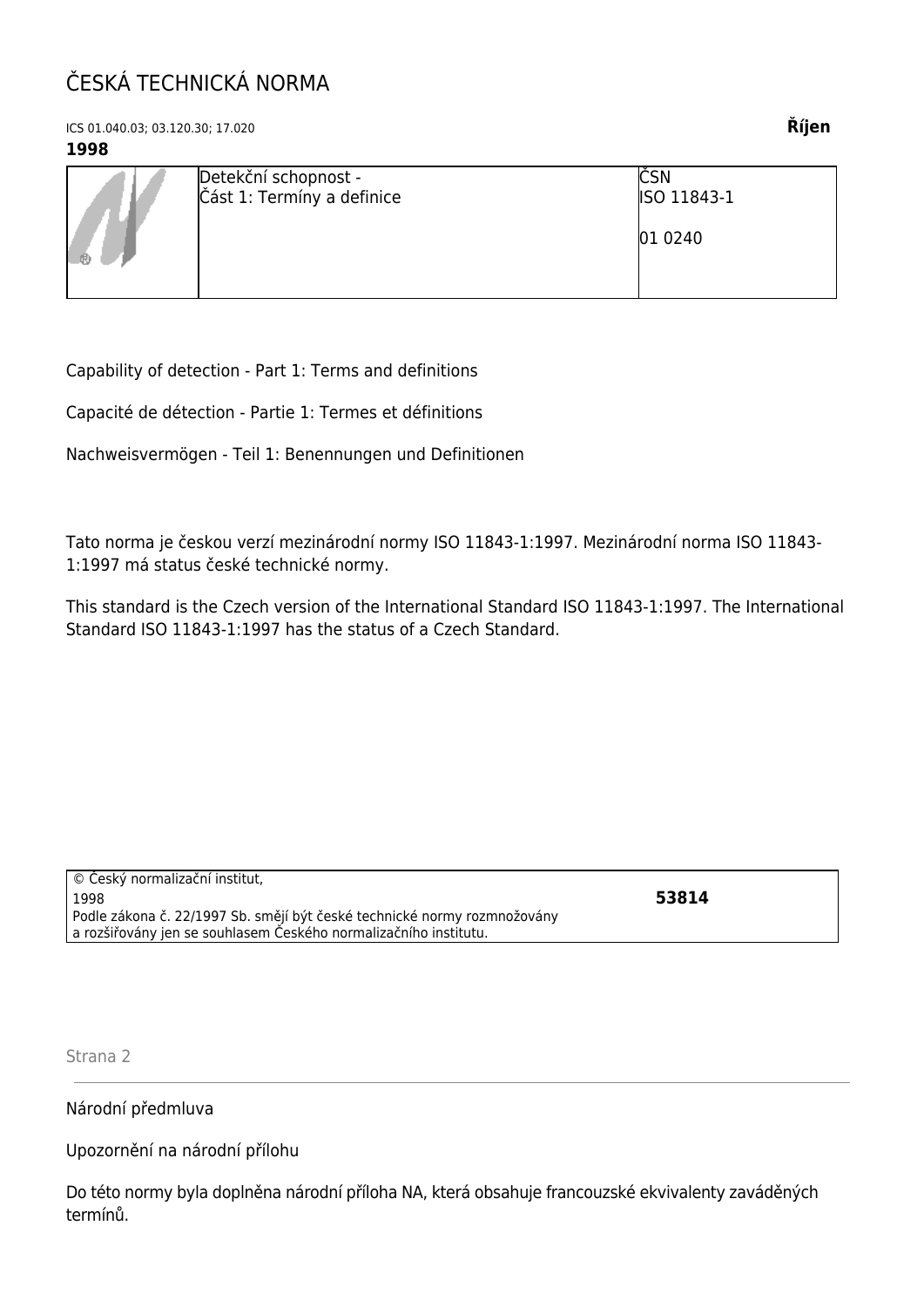Vypracování normy

Zpracovatel: SVÚM, a.s., Praha, IČO 60193824, Jan Pivoňka

Technická normalizační komise: TNK 4, Aplikace statistických metod

Pracovník Českého normalizačního institutu: Ing. Zdeněk Rosa

Strana 3

MEZINÁRODNÍ NORMA Detekční schopnost - Část 1: Termíny a definice ISO 11843-1

Prvé vydání 1997-07-01

ICS 01.040.03; 03.120.30; 17.020

Deskriptory: statistics, statistical analysis, probability calculus, measurement, measurement characteristics, detection, errors, vocabulary.

## Předmluva

ISO (Mezinárodní organizace pro normalizaci) je celosvětovou federací národních normalizačních orgánů (členů ISO). Mezinárodní normy obvykle připravují technické komise ISO. Každý člen ISO, který se zajímá o předmět, pro který byla vytvořena technická komise, má právo být v této technické komisi zastoupen. Práce se zúčastňují také vládní i nevládní mezinárodní organizace, s nimiž ISO navázala pracovní styk. ISO úzce spolupracuje s Mezinárodní elektrotechnickou komisí (IEC) ve všech záležitostech normalizace v elektrotechnice.

Návrhy mezinárodních norem přijaté technickými komisemi se rozesílají členům ISO k hlasování. Vydání mezinárodní normy vyžaduje souhlas alespoň 75 % z hlasujících členů.

Mezinárodní norma ISO 11843-1 byla připravena technickou komisí ISO/TC 69 Aplikace statistických metod, subkomise SC 6 Metody a výsledky měření.

Pod hlavním názvem Detekční schopnost sestává ISO 11843 z těchto částí:

- Část 1: Termíny a definice;
- Část 2: Metodologie.

Přílohy A a B této části ISO 11843 jsou pouze informativní.

Foreword

ISO (the International Organization for Standardization) is a worldwide federation of national